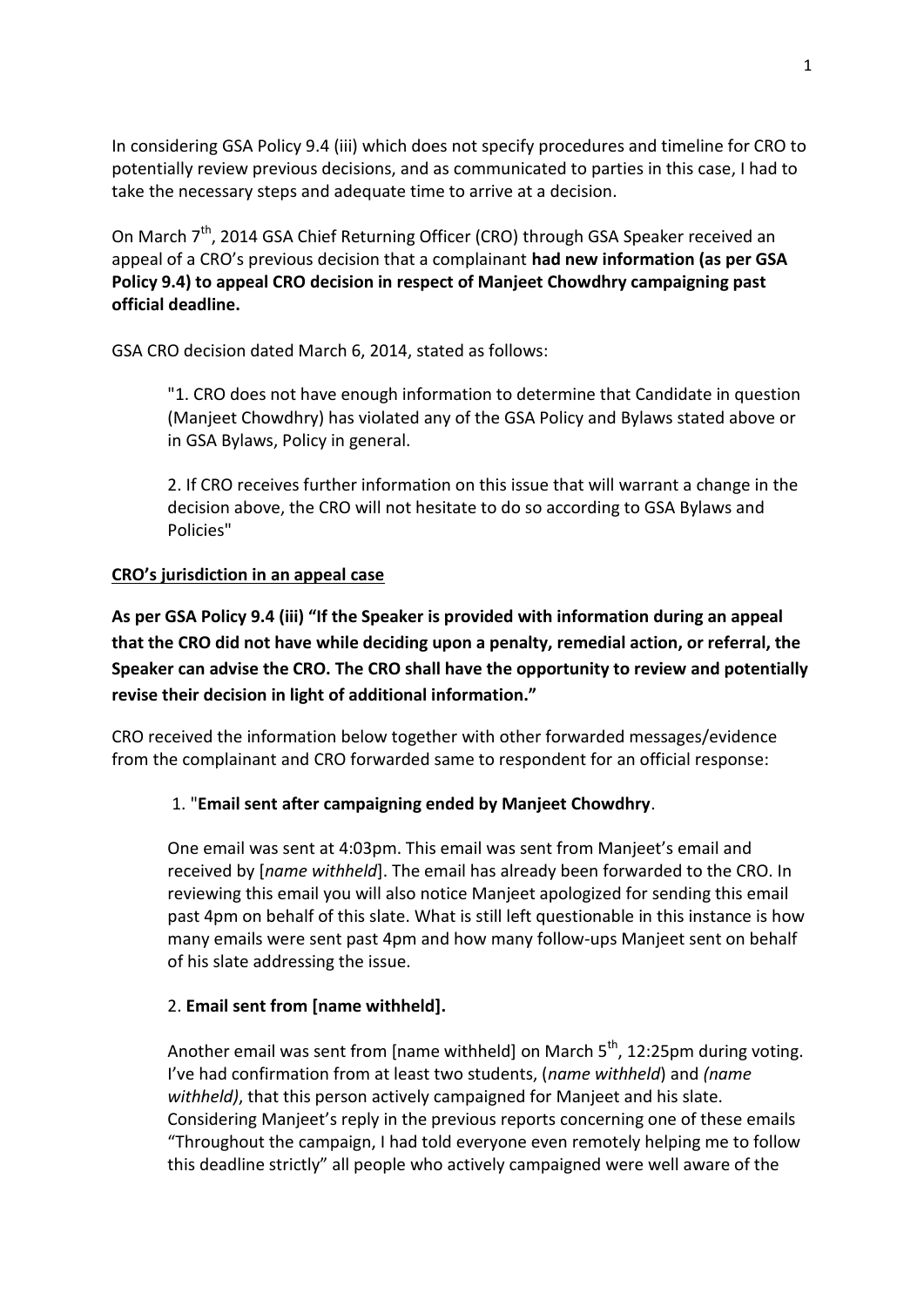rules. New information is that [name withheld] was an active member of Manjeet Chowdhry campaign team**.**

#### **3. Texts messages received by [name withheld].**

This is a new issue brought to my attention last evening. I've included the attachment of text messages received by [*name withheld*] that include statements from graduate students that Manjeet Chowdhry and members of his campaigning team were actively campaigning during voting. [*name withheld*] has agreed to meet with whatever party is necessary to confirm the text messages are from graduate students"

The above allegations/information are considered new information in respect of CRO decision dated March 6, 2014 and if shown to be so may constitute a breach of the following GSA Bylaws and Policies:

1. According to GSA Policy Section 5 "Campaigning" sub section 8 . "After the campaign period has closed, candidate(s) and slate(s) may distribute communications encouraging students to vote in a General or By-Election. Candidate(s) and slate(s) shall not campaign after the campaign period has closed. As denoted in 5.5, "campaigning is defined as any form of promotion of an individual or slate." All campaign materials (including but not limited to posters, Facebook pages, websites, etc) shall be removed before the close of the campaign period"

2. According to GSA Policy (Section 6 "Principles and Rules of Conduct for Elections"" subsection E (xv). "... Don't tolerate, ask, or encourage campaign volunteers or fellow graduate students to violate any GSA Elections Bylaws and Policies (eg distributing materials to unmoderated mailing lists on your behalf), or other applicable policies or laws."

3. According to GSA Principles and Rules of Conduct for Elections 1. Preamble: a. Candidates will conduct themselves in a manner that upholds the fundamental principles of underlying GSA elections – "that they are to be fair, respect the wishes of voters, and conducted in a manner that reflects the excellent, positive reputation of the GSA" (GSA Bylaws, Part VIII, Elections, General Principle). b. Candidates will abide by GSA Bylaws and Policies concerning elections.

4. According to GSA Bylaw PART VIII ELECTIONS Guiding Principle 1.1 "The fundamental principle underlying GSA elections is that they are to be fair, respect the wishes of voters, and conducted in a manner that reflects the excellent, positive reputation of the GSA"

**On March 7th CRO sent an email to respondent with details of issues/breaches as provided by complainant. CRO requested the immediate official written/email response of the allegations above with regards to new information about Manjeet Chowdhry campaigning past official campaign deadline.**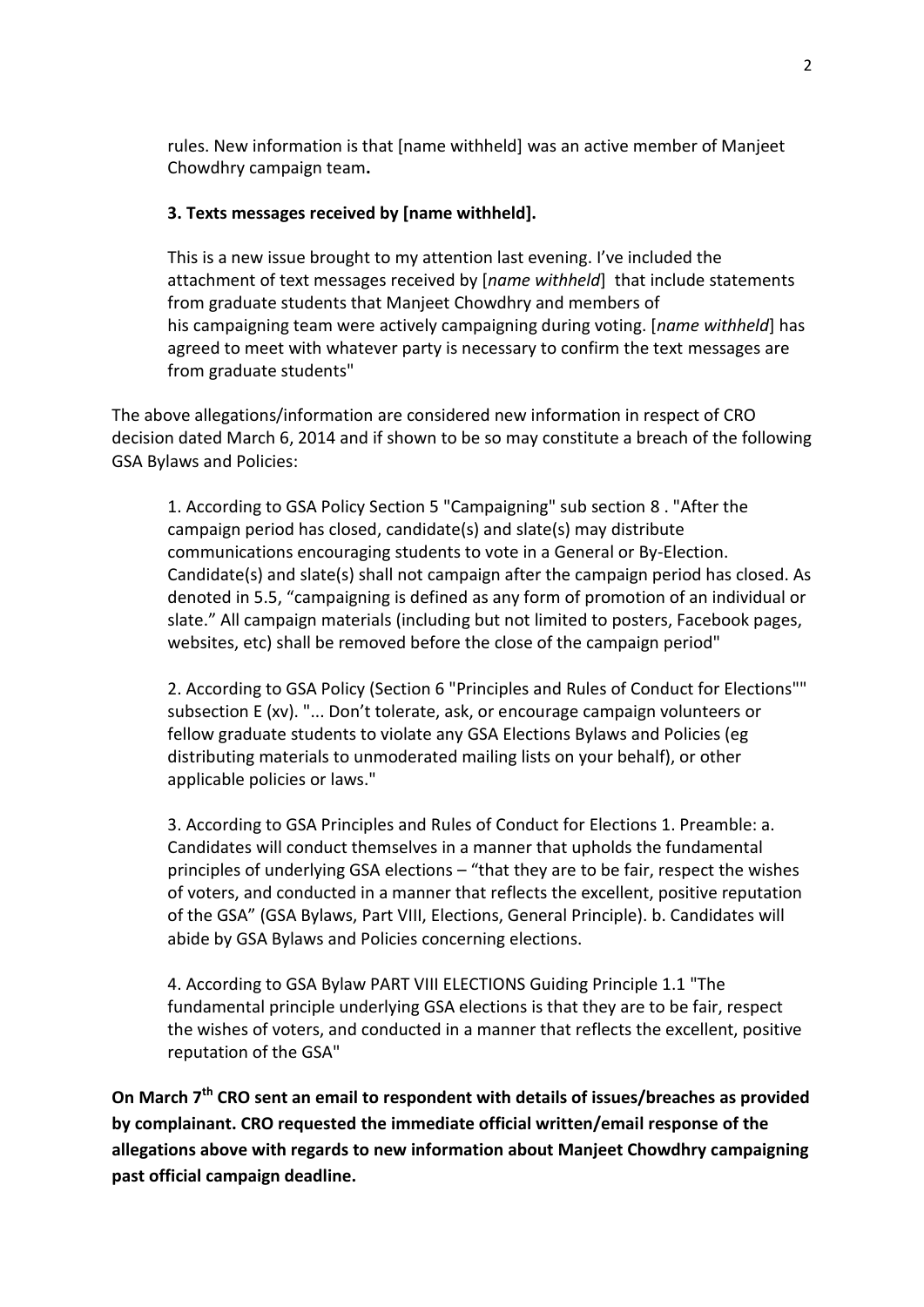# **Respondent replied to CRO's request and added a set of information/evidence in support of his response on Monday March 10, 2014.**

CRO allowed 24 hours for any follows-ups (as was communicated to all parties) and in collaboration with GSA interim Deputy Returning Officer (DRO) has arrived at a decision (see below). The CRO also occasionally consulted with the GSA Executive Director and her delegate (for advice on process as per GSA Policy).

First, CRO will like to provide the following information:

Some of what has been submitted to the CRO as information and/or evidence have names attached. Some individuals involved have consented in giving their names to the CRO. Some have consented to having their names in the evidence. But others have not. The CRO in collaboration with DRO has decided to avoid the use of names in this ruling (except perhaps the name of the respondent). The CRO has also taken into account the credibility of each piece of evidence based on the information provided.

# Complainant's case:

# **1. Email sent from Manjeet's email and received by [***name withheld***].**

The complainant alleges that candidate Manjeet Chowdhry sent an email and received by [*name withheld*] at 4:03pm on Monday March 3rd 2014 after the official campaign deadline of 4:00pm MST on March 3, 2014. Complainant further alleges that Manjeet through another email apologized to the recipient for sending an email past 4pm on behalf of this slate.

The respondent's reply included attachments/evidence and information that the emails received by [name withheld] after the official campaign deadline was the result of a technical glitch on the part of third party which was out of his "control." Respondent claims that he "sent this email to [name withheld] at 3:59 PM on March 3, 2014; however, he received this email more than once, and the last time he received this email was at 4:03 PM"

Manjeet, the respondent, has provided evidence that suggest that the first email sent to the recipient in question was sent at 3:59 pm, on March  $3<sup>rd</sup>$ , 2014. According to respondent, multiple emails were then received by [name withheld] over a short period of time (second one at 4:00pm, third one at 4:01pm, fourth at 4:01 pm, fifth at 4:02pm and sixth one at 4:03) due to a Google technical glitch which respondent says is "out of control."

Respondent also says that "I would also like to mention that I apologized to [name withheld] in this email out of moral obligation for something which was not my fault in the first place and happened merely due to a technical glitch, out of my control."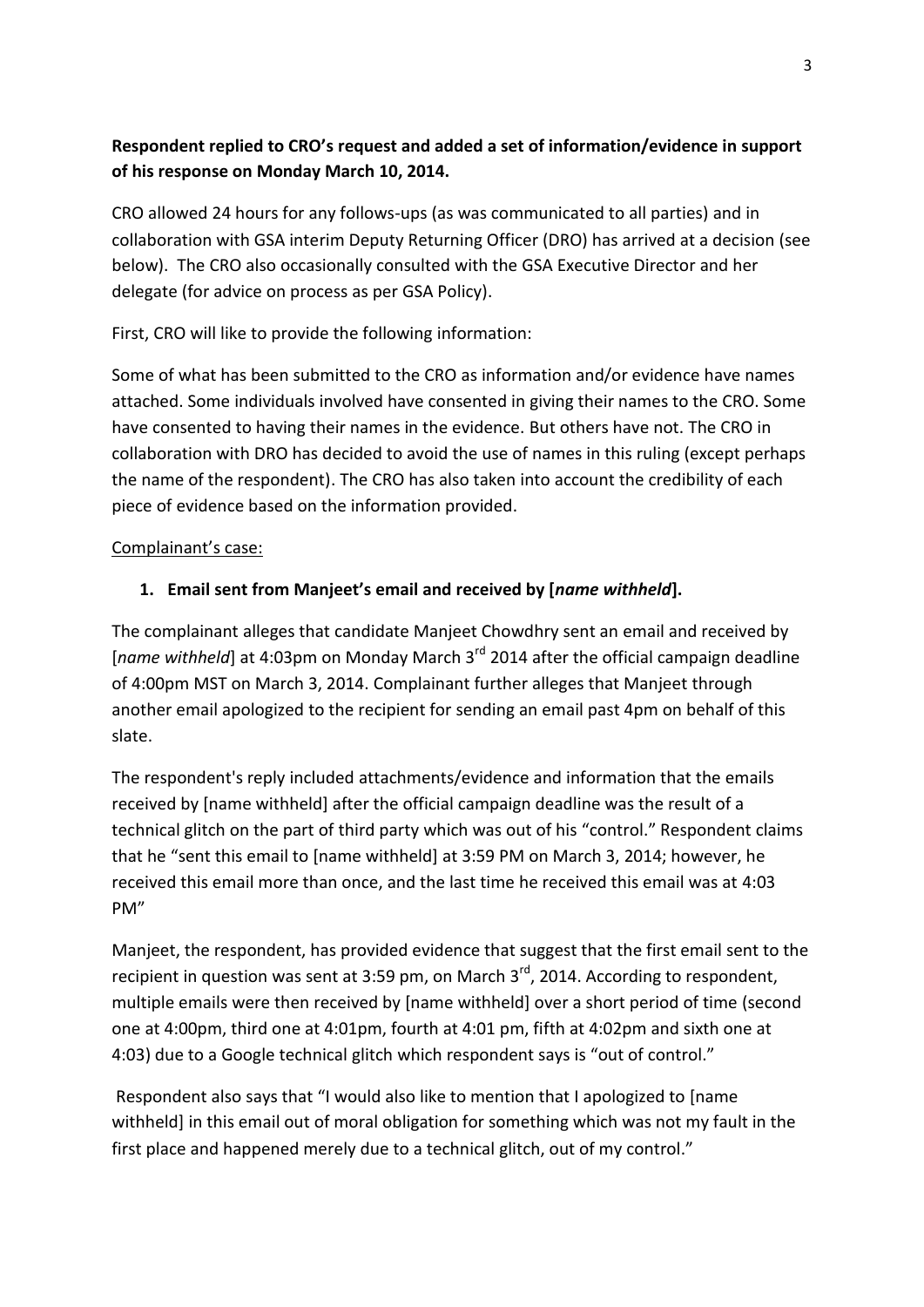Further, respondent claims that "Sending six emails over a period of four minutes instead of one would not seem beneficial for the candidate under any circumstances to a reasonable mind. Again, there would not be a more feasible explanation than a technical glitch to a reasonable mind"

However, the complainant nowhere in their email correspondence to CRO mentioned that the recipient of the email sent from Manjeet received multiple emails with the first one at 3:59pm on the said day. Complainant submitted email received by [name withheld] at 4:03pm and another email from Manjeet received by [name withheld] at 4:44pm, all on March 3<sup>rd</sup>, 2014.

The CRO and DRO has consulted with an expert witness and neutral party from AICT, and the witness has stated that it is highly likely and most common, depending on circumstances such as the service provider, amount of traffic in the communications, and the point in time the email was sent, for an email sent by a user to be received at a different and later time. He also state that there could also be a technical issue in the form of a lag when sending an email to have the recipient receive same email multiple times.

With the information provided by complainant and respondent, CRO is unable to determine exactly what happened with the exchange of emails between Manjeet and [name withheld]. But with the information available and expert opinion provided, CRO has reasons to believe that the practical way in which to reach a factual conclusion in this case is to decide whether it is more likely than not that the event occurred (that there was a technical glitch that affected the delivery of email). While the respondent should have taken reasonable steps to prevent or avoid such technical glitch, **on balance of probabilities**, the CRO has concluded that respondent did not violate GSA Policy 5.8.

While GSA policy does not require candidates to report such occurrences to CRO, it would seem proper for candidate Manjeet to have contacted the CRO about the said glitch as soon as he learned about it. That said, considering the nature of the issue, the current GSA Policies and Bylaws and the state of 2014 GSA elections CRO is unable to prescribe any disciplinary actions. As worded in current GSA policy, even if a candidate is shown to have campaigned after the deadline, GSA policy does not state any specific disciplinary action to be prescribed, unlike other offences, stated in GSA Policy, which constitute grounds for disqualification.

More importantly, according to GSA Bylaw PART VIII ELECTIONS Guiding Principle 1.1 "The fundamental principle underlying GSA elections is that they are to be fair, respect the wishes of voters, and conducted in a manner that reflects the excellent, positive reputation of the GSA." CRO has concluded that any disciplinary action taken against the respondent, considering the nature of the issue, the evidence available and state of the 2014 elections, would go against the principle of respecting the wishes of voters.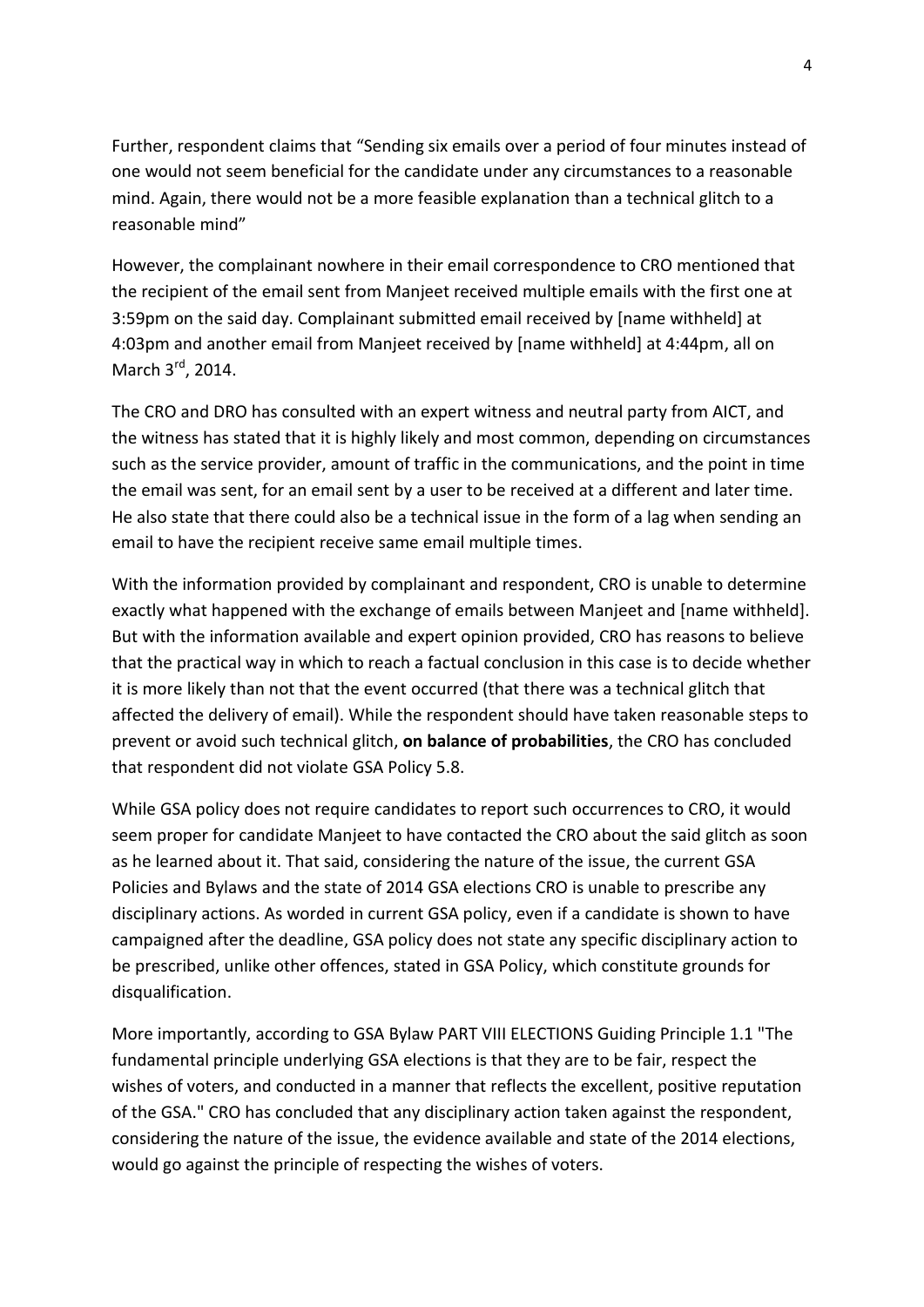# 2. **Email sent from [name withheld] to undisclosed recipients**

It is important to note that this issue was brought to CRO's attention in the original complaint and was dismissed. (CRO decision on original complaint is worth revisiting).

The new information provided by complainant is that the sender of the email to undisclosed recipients "was an active member of Manjeet Chowdhry campaign team."

Respondent has stated in his response "I didn't have a campaigning team during the elections." It is important to note that candidates of GSA elections may have volunteers to help their campaign BUT as per GSA Policies and Bylaws candidates are not required to have or manage a campaign team in GSA elections. Based on the information available on this issue, CRO has concluded that the respondent did not violate any GSA Policy or Bylaw.

#### 3. **Texts messages received by [name withheld].**

Complainant forwarded a set of text messages (with no recipients) to CRO as information and/or evidence that shows that respondent campaigned after the official campaign deadline of 4:00pm MST on March 3, 2014.

These text messages were brought to the attention of the respondent. Respondent in his response officially requested for "the unnamed people in the conversations to confirm our case." Complainant declined such request.

In addition the respondent replied with additional information on these texts messages, which included parts of the texts that respondent claimed were omitted from the original text messages forwarded by complainant.

It is important to note that CRO has received an email from a student who is a recipient of one of the text messages submitted as information/evidence. The student claims in part as follows:

"It has been brought to my notice that a particular private conversation between [name withheld] and me has been used as evidence against Mr. Manjeet Chowdhry, one of the VP External candidates for this year's GSA election.

I am surprised, firstly because I was not informed that screenshots of my private conversation with a friend would be used without my consent for OFFICIAL purposes. Secondly, the texts in the screen shot were misleading. It portrays Mr Chowdhry spoke to me about voting for him after the official campaigning deadline. This was not the case and therefore I have attached the original unedited conversation to bring clarity to this situation.

I want to specifically point out that the "Mr. G"pointed out in the conversation refers to a completely different individual and not Manjeet Chowdhry. I am still left